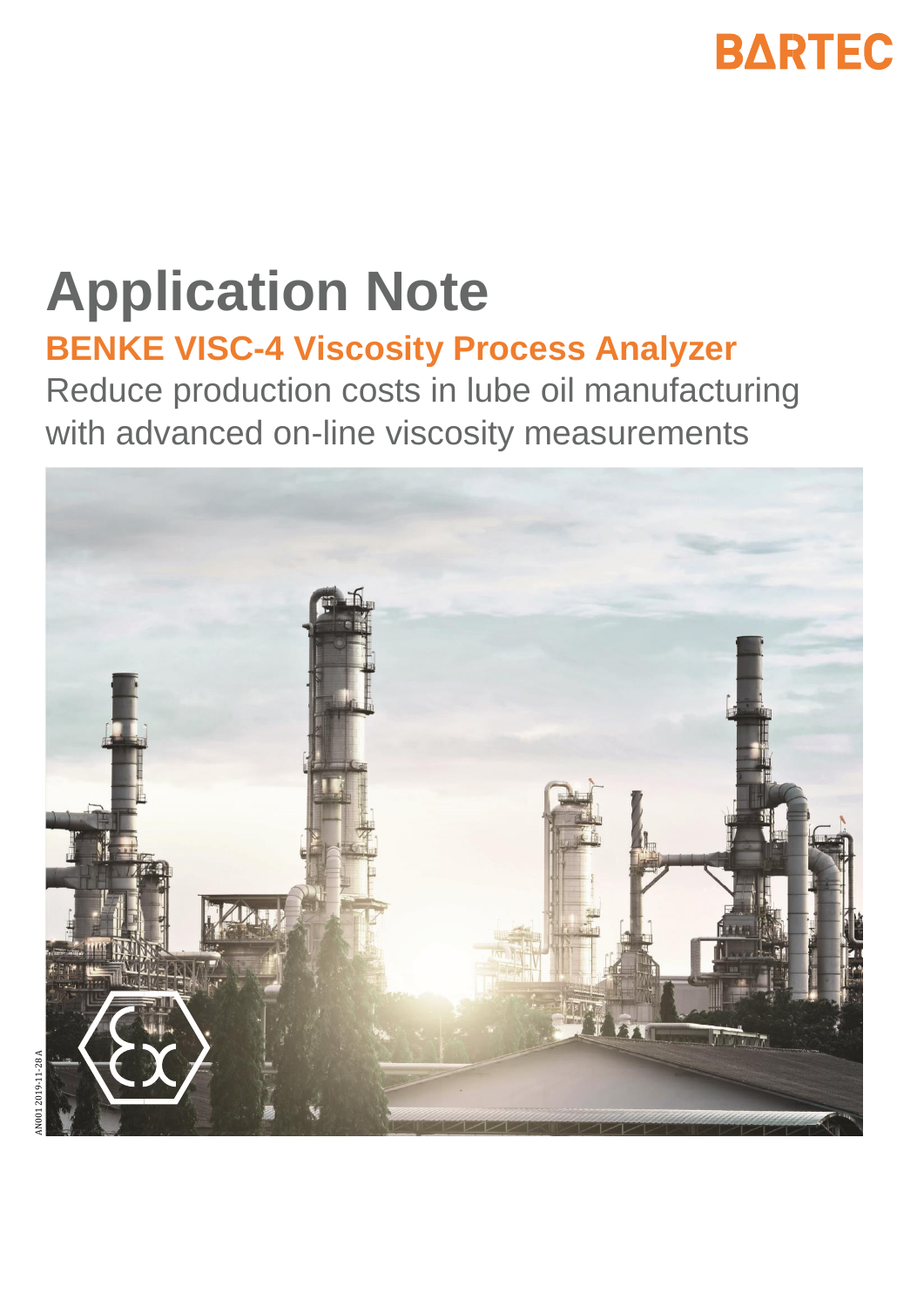

## **APPLICATION NOTE**

**In today's highly competitive environment, oil refiners demand instrumentation that aids in the optimization of refining processes. When looking at lube oil processing units, one of the key process parameter and differentiator between the various lube oil grades is the viscosity. With more accurate measurement, base oils and final lube oil can be blended closer to the required specification thus helping to reduce unnecessary product giveaway as well as lowering production costs and improving product quality.**

Leveraging Bartec's decades of experience in physical property analysis and an installed base of well above 2,000 units, the BENKE VISC-4 Viscosity Process Analyzer is the first choice to keep pace with the growing demands of 21st-century refineries. With its industryleading viscosity measurement, the oil-less oven design for thermal stabilization and full compliance to ASTM D445, it is the perfect choice for any lube oil manufacturing and blending companies.

#### **D445 compliant advanced viscosity measurement technology**

The BENKE VISC-4 is based on the capillary viscometer principle that measures continuously and directly kinematic viscosity. As the sample passes through a capillary at a specific flow rate and temperature, the pressure drop across the capillary is measured and used to calculate the kinematic viscosity. Since the kinematic viscosity of liquids decreases with increasing temperature for most products, the temperature accuracy and stability is of the utmost importance for a good and reliable measurement. This is particularly true for base oils as the viscosity rate of change per temperature unit is significantly greater than for other products.

Thanks to Bartec's unique thermal insulation of the capillary with a Dewar vessel, the BENKE VISC-4 shows an unrivaled temperature stability of ±0.02 Kelvin as defined in the ASTM D445 without the need for high-maintenance oil bath. The use of four temperature sensors inside the measuring chamber assures highest confidence in the isothermal condition and therefore in the collected data quality. In addition, thanks to the integrated mass flow and density measurement, the dynamic viscosity can be calculated directly from the measured kinematic viscosity.

## **Increase profit thanks to industry-leading measurement performance**

With markets becoming more pricecompetitive, refiners are looking for ways to improve efficiency of their lube oil processes. One way to achieve this is by using accurate and reliable online viscosity measurement that reduce giveaway and increases the yield of products of higher economic value. There are many different types of on-line/inline viscometers available on the market that seem to fit this requirement. However, it can be shown that ASTM D445 compliant systems with high temperature stability, allow more precise control of lube oil processes, which can then lead to increased revenue. In addition, the

data can be directly compared with laboratory results without any need for conversion.

As an example, an error of 1% on product viscosity that causes a blend adjustment can easily result in increasing production cost of €0.01/\$0.01 a gallon. For large lubricant manufacturers, this can amount to €900,000/\$900,000 in lost revenue per year. The excellent and reliable performance of the BENKE VISC-4 allows plant operators to optimize the production of higher value products, while the payback time for the BENKE VISC-4 investment is in the region of only a few months.

**BARTEC BENKE GmbH** Borsigstr. 10 21465 Reinbek/Hamburg Germany

Phone: +49 40 727 03 0 Fax: +49 40 727 03 228 sales@bartec-benke.de www.bartec.com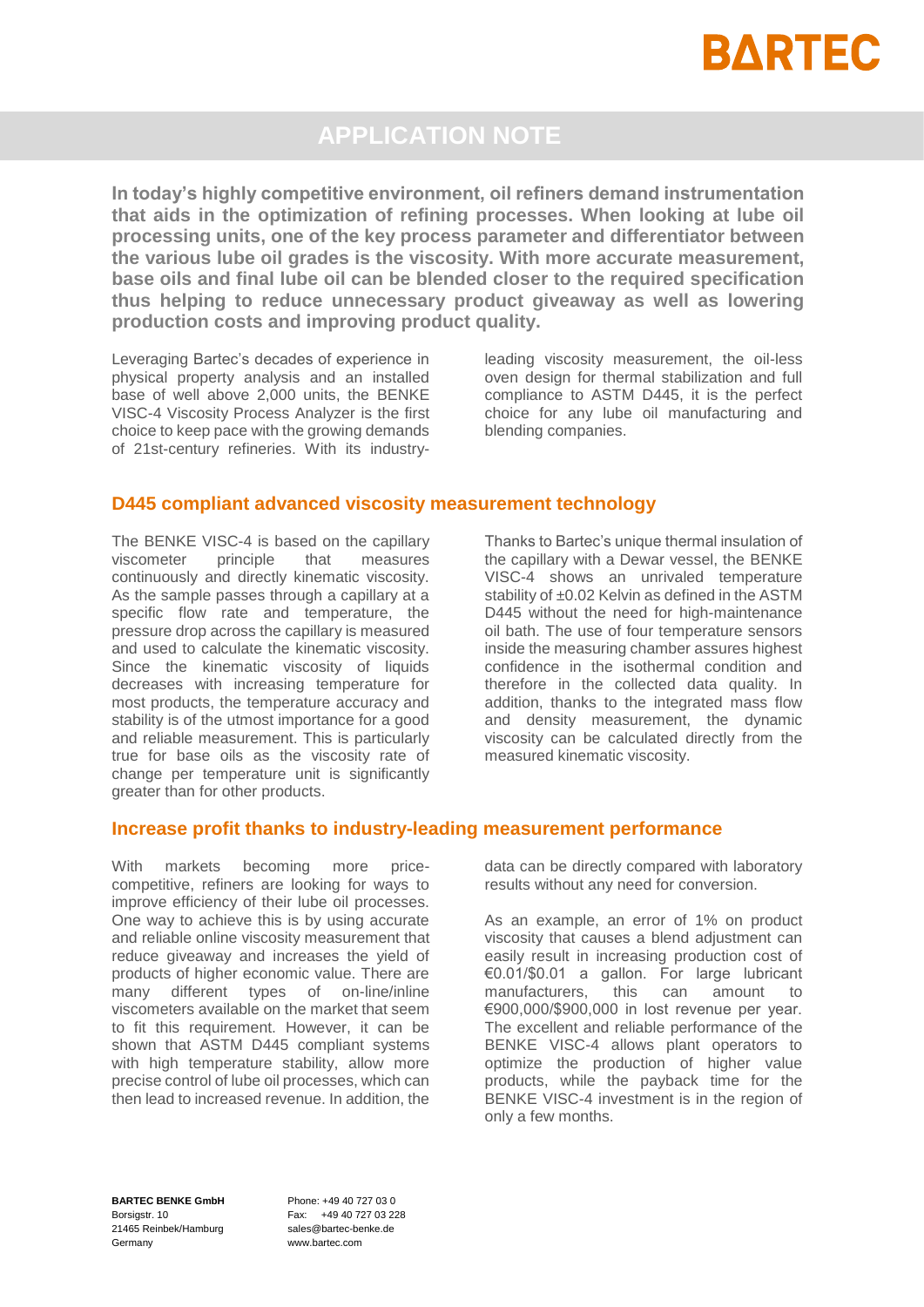

# **APPLICATION NOTE**

#### **Outstanding robustness and system uptime**

Like all Bartec process analyzers, the BENKE VISC-4 is designed to provide unmatched reliability and longevity. This is achieved by using only the highest quality components combined with high quality manufacturing under strict quality control. Thanks to the measurement principle without moving parts and the unique thermal insulation without the

need for a high-maintenance oil bath, the analyzer provides industry leading robustness and system uptime. The analyzer is always on and ready to run, as it does not require any cleaning tasks or calibration thanks to the adaptive thermal controls outstanding reliability even under changing conditions.

#### **Exceeding the repeatability of ASTM D445**



*Fig. 2: Kinematic viscosity readings and capillary temperature of an engine oil sample (5W20) with the BENKE VISC-4 at 100°C. The ASTM D445 repeatability (r) and temperature range of ±0.02° C are highlighted.*

Temperature control is the single most important parameter to obtain accurate and precise Kinematic Viscosity measurements. This is especially true for petroleum products as their viscosity rate of change per temperature unit is significantly greater than other products. Thus, a slight variation in temperature can have a very large effect on the viscosity of the sample. The BENKE VISC-4, with its adaptive thermal control exhibits industry-leading temperature accuracy and stability that easily exceeds the requirements of ASTM D 445 by up to a factor of two.

Because of the temperature stability, the repeatability (r) of the kinematic viscosity according to ASTM D445 is clearly exceeded by a factor of 10 and more.

*Table 1: Kinematic viscosity readings with the BENKE VISC-4 with different grades of lube base oils over a 12hrs test run at 100°C. The repeatability according to the ASTM D445-19 is clearly exceeded by a factor of 10 and more*

| Lube Base Oil Grades | Average reading<br>of BENKE VISC-4 | <b>Repeatability results</b><br>of BENKE VISC-4 | Repeatability<br>according to<br><b>ASTM D445</b> | <b>Factor better than</b><br>the ASTM D445<br>requirement |
|----------------------|------------------------------------|-------------------------------------------------|---------------------------------------------------|-----------------------------------------------------------|
| Grade 100D, with wax | 4.19 cSt                           | $0.003$ cSt                                     | $0.042$ cSt                                       | 14.0                                                      |
| Grade 100N, wax free | $4.23$ cSt                         | $0.003$ cSt                                     | $0.043$ cSt                                       | 14.3                                                      |
| Grade 150D, with wax | 7.03 cSt                           | $0.004$ $cSt$                                   | 0.071 cSt                                         | 17.8                                                      |
| Grade 150D, wax free | 6.61 cSt                           | $0.004$ $cSt$                                   | $0.067$ $cSt$                                     | 16.8                                                      |

Phone: +49 40 727 03 0 Fax: +49 40 727 03 228 sales@bartec-benke.de www.bartec.com